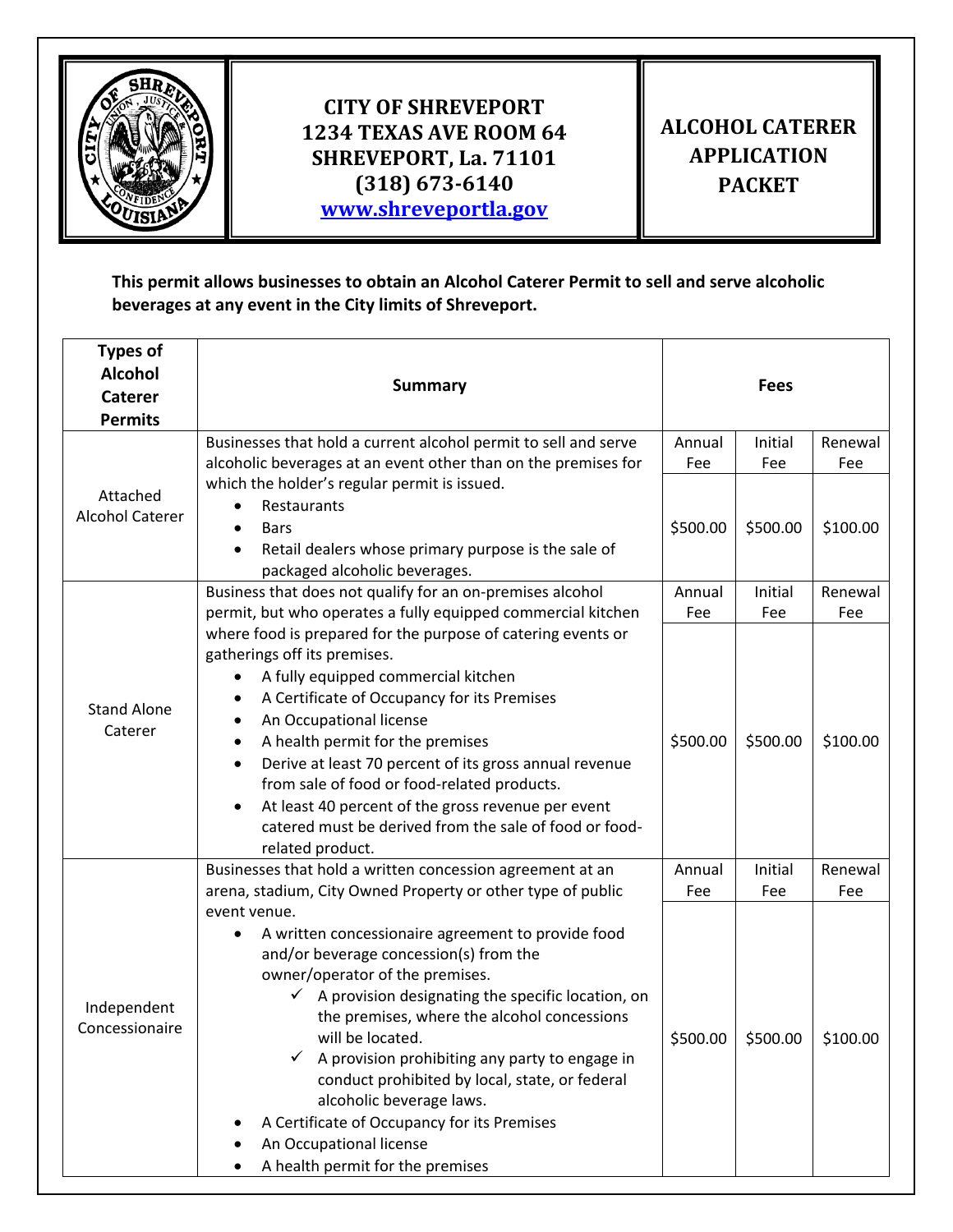Permit Requirements of all new applications:

- $\triangleright$  All owners and their spouses shall be fingerprinted for the state.
- ➢ All owners and their spouses shall submit to a \$46.00 Criminal History Check and/or Live Scan for the City.
- ➢ Photographed
- ➢ Copy of Social Security Card
- $\triangleright$  Valid picture identification
- $\triangleright$  And any other information as required by the chief of police.

## Business Requirements:

- $\triangleright$  All alcoholic beverages at a catered event must be dispensed by the Alcohol Caterer or his employee, agent, or servant.
- ➢ The Alcohol Caterer and any persons dispensing the alcohol shall have local ABO Employee Cards.
- $\triangleright$  The valid issued permit shall be physically posted in a conspicuous place at all events being catered.
- ➢ Alcohol Caterers are required to notify the Louisiana Office of Alcohol and Tobacco Control (ATC) of each being catered. However, the local is not required per City ordinance.

## Business Restrictions:

- $\triangleright$  Alcohol cannot be delivered and dropped off.
- $\triangleright$  This attachment permit is not to be used in place of a Special Event Permit.
- $\triangleright$  This attachment permit shall not be issued to a Manufacturer.
- $\triangleright$  This permit shall also not be issued to a Food Truck or other mobile Vendor(s) for the purpose of selling and serving alcoholic beverages from mobile unit, except that dispensing alcohol from a mobile unit may be authorized at lawfully permitted Special Events such as fairs, festivals, and sporting events.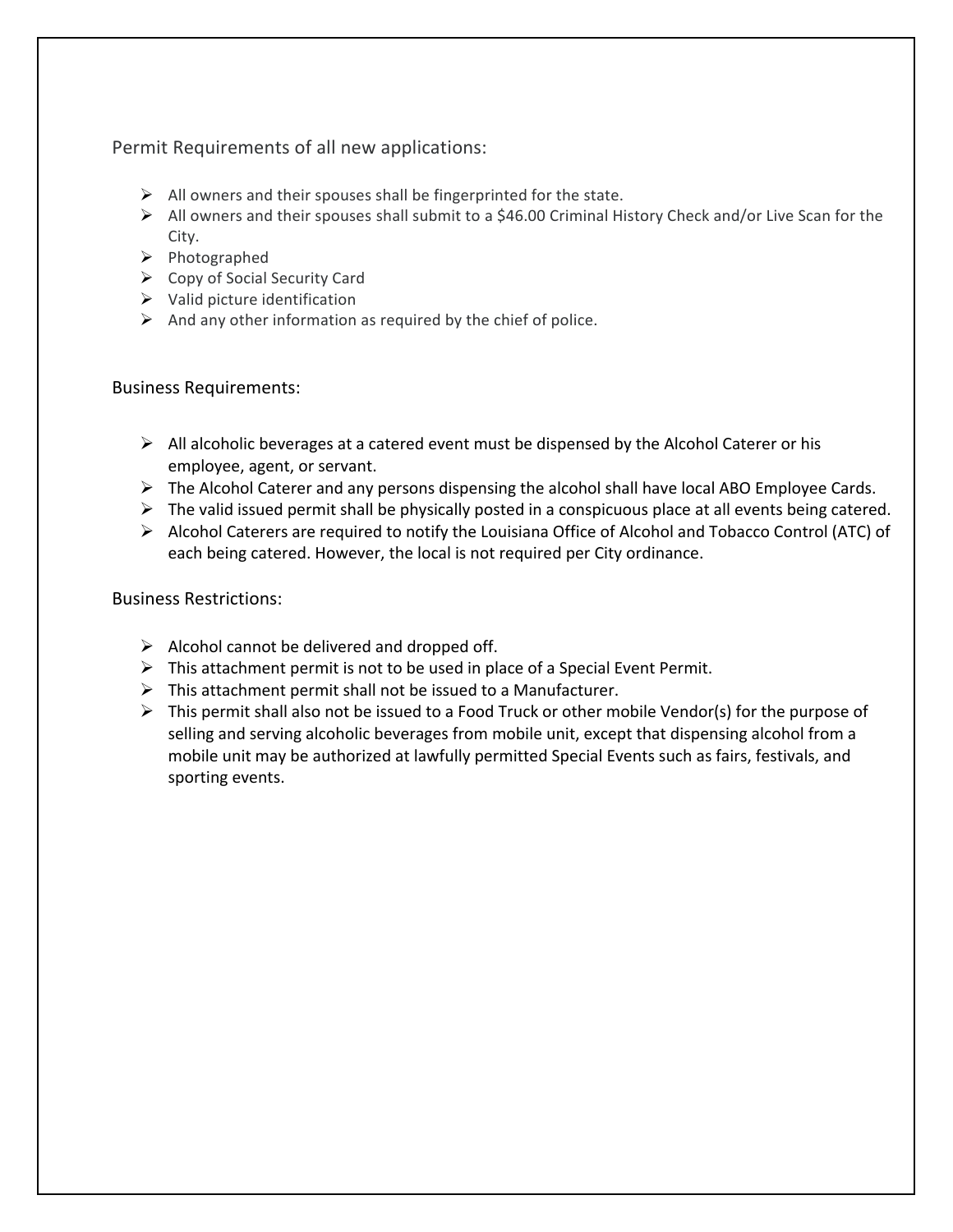|                                                                                                                | <b>SHREVEPORT POLICE DEPARTMENT</b><br><b>ALCOHOL BEVERAGE CONTROL OFFICE</b><br><b>ALCOHOL CATERER PERMIT</b><br><b>YEAR</b> |                                                                                  |                                                                                                                         |  |  |
|----------------------------------------------------------------------------------------------------------------|-------------------------------------------------------------------------------------------------------------------------------|----------------------------------------------------------------------------------|-------------------------------------------------------------------------------------------------------------------------|--|--|
|                                                                                                                |                                                                                                                               |                                                                                  |                                                                                                                         |  |  |
|                                                                                                                |                                                                                                                               |                                                                                  | <b>Revenue Stamp</b>                                                                                                    |  |  |
| <b>Types of Category (Check One)</b>                                                                           |                                                                                                                               | Revenue Office Only<br>Post/Mark Date/Initials                                   | ABO Office Only<br>Date Received/Initials                                                                               |  |  |
| <b>Attached Catering</b><br><b>Stand-Alone Alcohol Caterer</b><br><b>Independent Concessionaire</b>            |                                                                                                                               | ABO Office Receipt No._____________________                                      |                                                                                                                         |  |  |
|                                                                                                                | Initial Application \$500.00                                                                                                  | Renewal Application \$500.00                                                     | <b>Supplement Application</b>                                                                                           |  |  |
|                                                                                                                | Initial Processing Fee \$500.00                                                                                               | Renewal Processing Fee \$100.00                                                  | All Supplement Fee \$100.00                                                                                             |  |  |
|                                                                                                                |                                                                                                                               | <b>APPLICATION MUST BE FILLED OUT COMPLETELY</b>                                 |                                                                                                                         |  |  |
| <b>Business Information</b>                                                                                    |                                                                                                                               | TYPE OF LICENSE HELD BY CATERER: RESTAURANT/FOOD ESTABLISHMENT BAR ILIQUOR STORE |                                                                                                                         |  |  |
|                                                                                                                |                                                                                                                               |                                                                                  |                                                                                                                         |  |  |
|                                                                                                                |                                                                                                                               |                                                                                  |                                                                                                                         |  |  |
|                                                                                                                |                                                                                                                               |                                                                                  |                                                                                                                         |  |  |
|                                                                                                                |                                                                                                                               |                                                                                  |                                                                                                                         |  |  |
| <b>Managers Information</b>                                                                                    |                                                                                                                               |                                                                                  |                                                                                                                         |  |  |
|                                                                                                                |                                                                                                                               |                                                                                  |                                                                                                                         |  |  |
|                                                                                                                |                                                                                                                               |                                                                                  |                                                                                                                         |  |  |
| Driver's Lic. Number: __________________________/_____Alcohol Beverage Handling Card Number: _________________ |                                                                                                                               |                                                                                  |                                                                                                                         |  |  |
|                                                                                                                |                                                                                                                               |                                                                                  | Does application hold both state and/or local liquor permits for the current year at other locations? ____ If yes, list |  |  |
|                                                                                                                |                                                                                                                               |                                                                                  |                                                                                                                         |  |  |
| <b>CHIEF OF POLICE OR DESIGNATED REPRESENTATIVE</b>                                                            |                                                                                                                               |                                                                                  | <b>Revenue Department</b>                                                                                               |  |  |
| $\Box$ Approved $\Box$ Disapproved                                                                             |                                                                                                                               |                                                                                  |                                                                                                                         |  |  |
|                                                                                                                |                                                                                                                               |                                                                                  |                                                                                                                         |  |  |
|                                                                                                                | Date: __________________________                                                                                              |                                                                                  |                                                                                                                         |  |  |